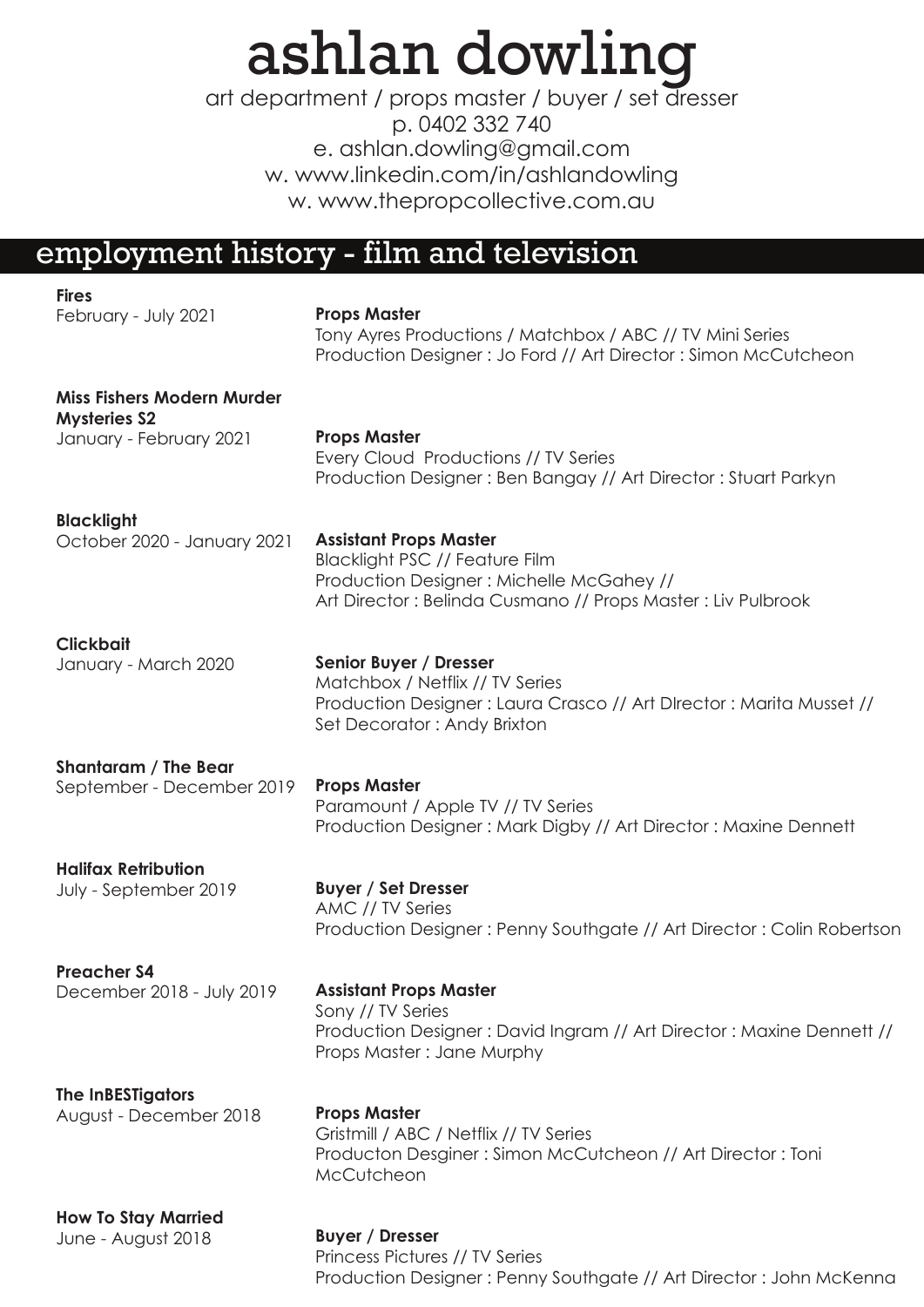**Whistleblower** May - June 2018 **Jack Irish S2** October - February 2018 **The Wrong Girl S2** April - August 2017 **Glitch S2** December - April 2017 **The Leftovers S3** July - October 2016 **The Wrong Girl** March - July 2016 **Ali's Wedding** September- December 2015 **Hunters** August - September 2015 (Casual) **House Husbands S4** March - April 2015 **Molly** January - February 2015 **The Dressmaker** September - December 2014 **Props Buyer**  Feature Film Production Designer : Jeff Thorp // Art Director : Patrick Bennett & Maxine Dennett // Props Master : Jane Murphy **Buyer/ Dresser** Easy Tiger / ABC // TV Series Production Desginer : Marita Mussett // Art Director : Colin Robertson **Props Master** Playmaker Media // TV Series Production Desginer : Paul Heath // Art Director : Ben Barber **Buyer / Dresser** Matchbox / ABC / Netflix // TV Series Production Designer : Paddy Reardon // Art Director : Erica Brien **Assistant Props Buyer** HBO / Warner Brothers // TV Series Production Designer : John Paino // Art Director : Janie Parker // Props Master : Jane Murphy **Props Master** Playmaker Media // TV Series Production Desginer : Paul Heath // Art Director : Erica Brien **Props Buyer**  Matchbox Productions // Feature Film Production Designer : Paul Heath // Art Director : Marianne Evans **Art Department Assistant / Production Runner** Matchbox UCP Productions // TV Series Production Designer : Clayton Jauncey // Art Director : Sophie Nash **Buyer / Dresser**  Playmaker // TV Series Production Designer : Paddy Reardon // Art Director : Juliet John, Erica Brien **Production Assistant**  Pop Machine // Mini Series Producer : John Molloy // Line Producer : Brendan Campbell **Art Department Runner** Film Art Media // Feature Film Production Designer : Roger Ford // Art Director : Lucinda Thomson

**The Secret River** May - August 2014

**Production Secretary** ABC // Mini Series Producer: Stephen Luby // Line Producer: Lesley Parker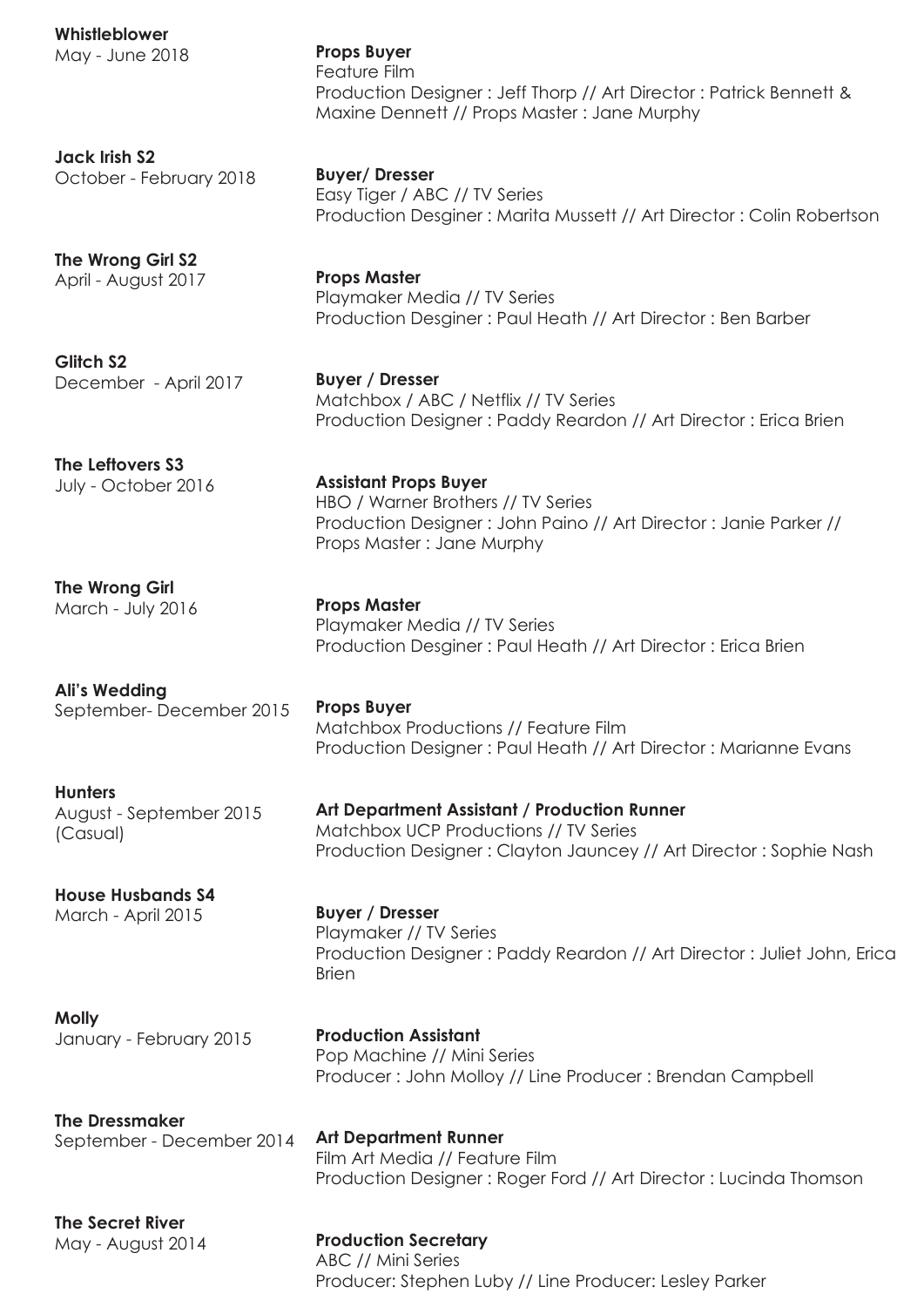**Please Like Me (Series 2)**

January - May 2014

**Production Secretary** ABC // TV Series Producer : Todd Abbott // Line Producer : Lisa Wang

**Fat Tony & Co** July - November 2013

**Assistant Production Coordinator** / **Production Runner** Screentime // TV Series Producers : Elisa Argenzio & Peter Gawler // Production Manager : Lisa Wang

**Predestination** April - June 2013

**Healing** February - April 2013 **Producer's Assistant** Blacklab Entertainment & Wolfhound Pictures // Feature Film Producers : Tim McGahan & Paddy McDonald

**Production Runner** Point Blank Pictures // Feature Film Producer : Tait Brady & Craig Monahan // Line Producer : Lisa Wang

## employment history - tv commercials

**'Lockwood - Assa Abloy' Buyer / Dresser** March 2018 Lockwood / McCann

**'Sportsbet - Hotshots Jackpot' Buyer / Dresser** March 2018 Sportsbet

**Masterchef Sponsorship' Buyer / Dresser** April 2017 Devondale / Prodigious

**'Mothers Day' Art Department Assistant**  April 2017 Interflora

**'Valentines' Art Department Assistant**  December 2016 Interflora

**'Family Violence' Buyer / Dresser** November 2016 Department of Premier & Cabinet / The Shannon Company

**'Maurice Blackburn' Buyer / Dresser / Standby Props** Novemeber 2016 Maurice Blackburn / Colider

**'Fire Ready' Art Department Assistant**  November 2016 Department of Justice / Newmac Video Agency

**'Christmas Video' Art Department Assistant**  October 2016 Interflora

**'This is the Life' Props Buyer / Set Dresser / Standby Props** October 2016 Kubota / Picture Co

**MAFMAD Production Assistant** October 2010 TAC / MTV

**'CPR First Time' Costume Designer**  December 2009 Amblance Victoria / Swinburne University

**'Mum's like mine love Coles' Assistant to Production Designer Jo Ford**  September 2009 Coles / Exit Films

**'More than you want to know' Work Experience - Assistant to Production Designer Jo Ford**  October 2007 Libra / Exit Films